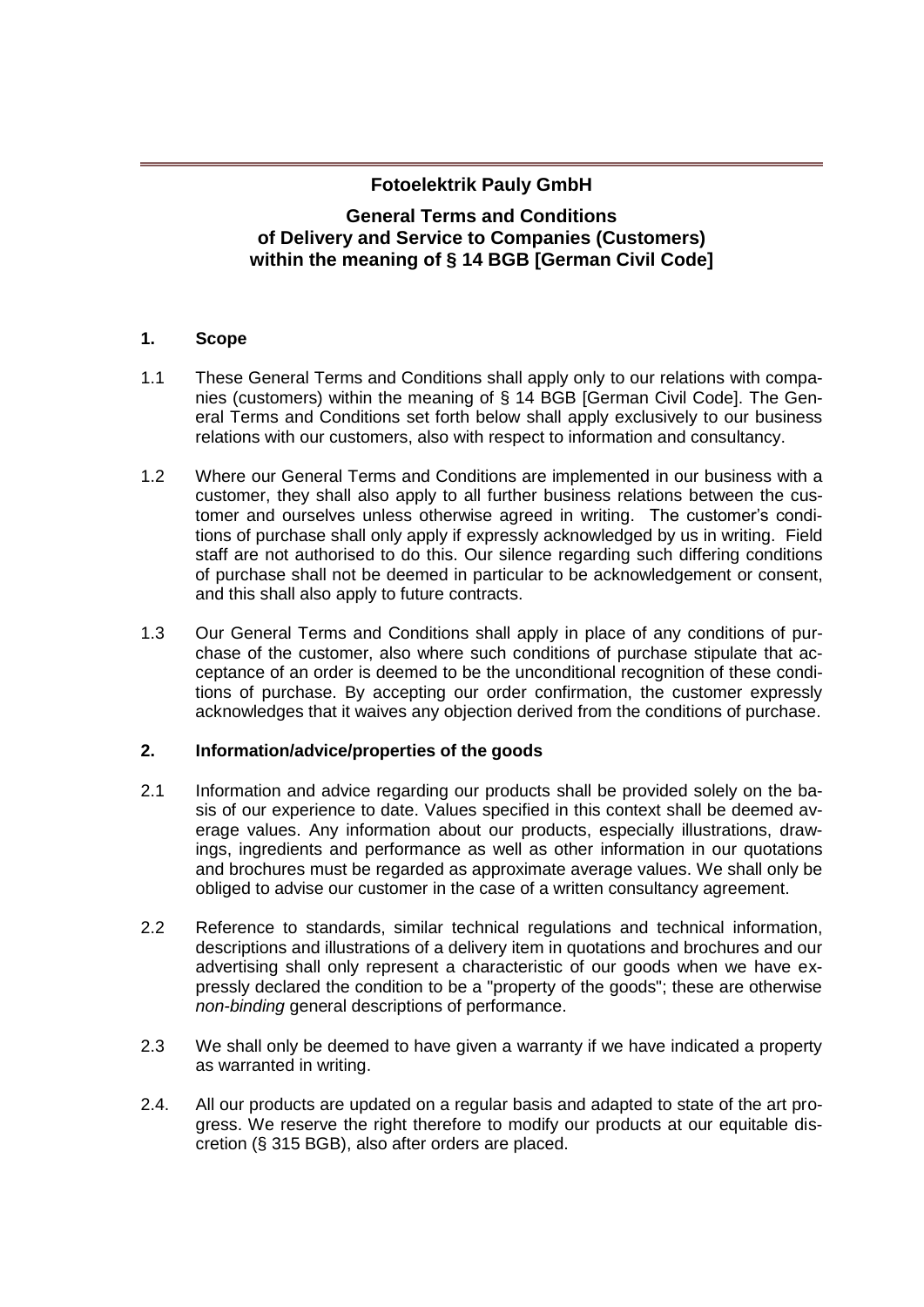We shall assume no liability for the usability of our products for the customer's intended purpose other than liability prescribed by law unless we have expressly agreed otherwise in writing with the customer.

2.5 We shall retain the title and copyright to all illustrations, drawings, indications of weight and dimension, performance and other property specifications, estimates of cost and other documents about our products and services. The customer undertakes not to disclose the above documents to third parties unless we give our express written consent.

## **3. Samples, specimens**

Properties of samples or specimens shall only become an integral part of the contract if expressly agreed in writing. The customer is not authorised to exploit and pass on samples or specimens. We shall retain the title to our specimens, samples, models and prototypes. They may not be exploited nor disclosed to third parties without our written consent.

### **4. Conclusion of a contract, scope of delivery, acceptance**

- 4.1 Our quotations are subject to change and not binding. They are merely requests to customers for orders. A contract is created - also in day-to-day business - only when we confirm the customer's order in writing (also by telefax or email). Our order confirmation shall prevail over the content of the supply contract. Where delivery is made immediately, our confirmation can be replaced by our invoice.
- 4.2 All agreements, collateral agreements, assurances and contract amendments shall only be valid when given in writing. This shall also apply to cancellation of the written form requirement. Verbal collateral agreements or amendments/modifications shall be void.
- 4.3. Assumption of a procurement risk does not lie solely in our obligation to deliver an object which is only defined by its type.
- 4.4 In the event of call orders or acceptance delays caused by the customer, we shall be authorised to procure material for the complete order and manufacture the total quantity ordered immediately. After the order is placed, no modification request from the customer can therefore be considered unless this was expressly agreed in writing.
- 4.5 The customer must advise us in writing in due time prior to conclusion of the contract of any special requirements of our goods.
- 4.6 If acceptance or shipment of the goods is delayed for a reason for which the customer is responsible, the customer fails to provide a shipping order by the end of the delivery period, or the customer fails to fulfil its contractual obligation to call up orders, we shall be authorised, after setting an extension of time of 7 days which has expired, at our option to request immediate payment of the purchase price or to rescind the contract or refuse performance and request damages instead of full payment. The time limit must be given in writing but we shall not be required to refer again to our rights under this clause. In the event of our claiming payment of damages, this shall amount to at least 10 % of the net delivery price. This shall not affect any right to prove a different amount of damages or that damages are not incurred.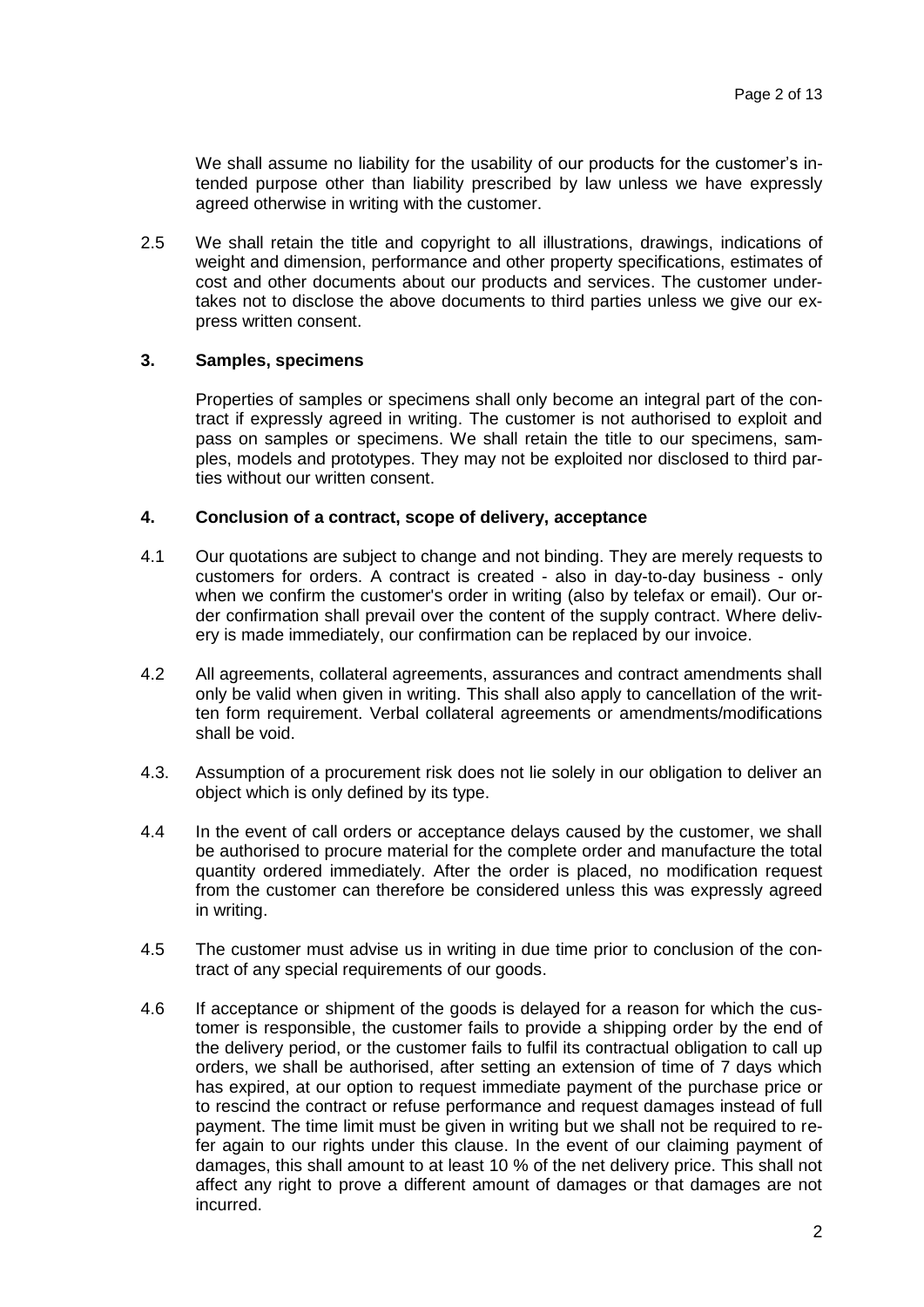4.7. If shipment is delayed at the customer's request or, for reasons for which the customer is responsible, we shall be authorised to store the goods, beginning on expiry of the time limit set in the written notice that the goods are ready for shipment, and to invoice at least 0.5% of the net invoice amount per month or part thereof for costs incurred thereby. This shall not affect the assertion of any further rights. The customer shall have the right to prove that lower costs were incurred.

Furthermore, we shall be authorised, after the time limit expires, to dispose of the contractual goods otherwise, and to deliver to the customer again after a reasonable time limit.

4.8. If the order for delivery or delivery schedule is delayed by the customer, we shall be authorised to postpone delivery by the same period of time as the customer is behind schedule plus a reasonable scheduling period.

# **5. Delivery, delivery period, default in delivery**

- 5.1 Binding delivery dates and time limits must be agreed expressly and in writing as binding. We shall make every endeavour to meet delivery dates and time limits that are not binding or approximate (approx., about etc.).
- 5.2 Delivery time limits begin with the customer's receipt of our order confirmation but not before all details about the performance of the order are clarified and all other requirements to be fulfilled by the customer are met. This shall also apply to delivery dates. If the customer requests modifications after placing the order, a new reasonable delivery period shall begin when we confirm the modification.
- 5.3 Deliveries may be made prior to expiry of the delivery period. The date of delivery shall be deemed the date on which the goods are reported ready for shipment, otherwise the day on which the goods are sent. We are authorised to make partial deliveries. Interest in our performance shall lapse for lack of any other written agreement only if we fail to deliver material parts or deliver with delay.
- 5.4 Goods shall be delivered unless otherwise agreed at our option in the case of long-term contracts when called and in the case of single contracts within the agreed delivery period. We can deliver the goods on the 1st working day after conclusion of the contract and at any time within the delivery period during normal business hours.
- 5.5 If we default in delivery, the customer must first set us a reasonable extension of time to perform the contract. If this elapses in vain, the customer can assert the rights stipulated in §§ 280, 281, 284, 286, 323 BGB [German Civil Code] on the respective conditions stated therein. Damage claims for breach of duty - for whatever reason - shall only exist as stipulated in paragraph 11. If we fail to provide a service on the date or within a period determined in the contract, the customer can only rescind the contract if it has bound its interest in the performance to the timeliness of performance.
- 5.6 Damage claims for default in delivery shall be limited to a maximum of 3% of the net delivery price of the delayed goods per full week of delay but in all to a maximum of 10 % of the specified net delivery price. If default is due to intent or gross negligence or a material breach of duty, statutory liability shall apply, which is lim-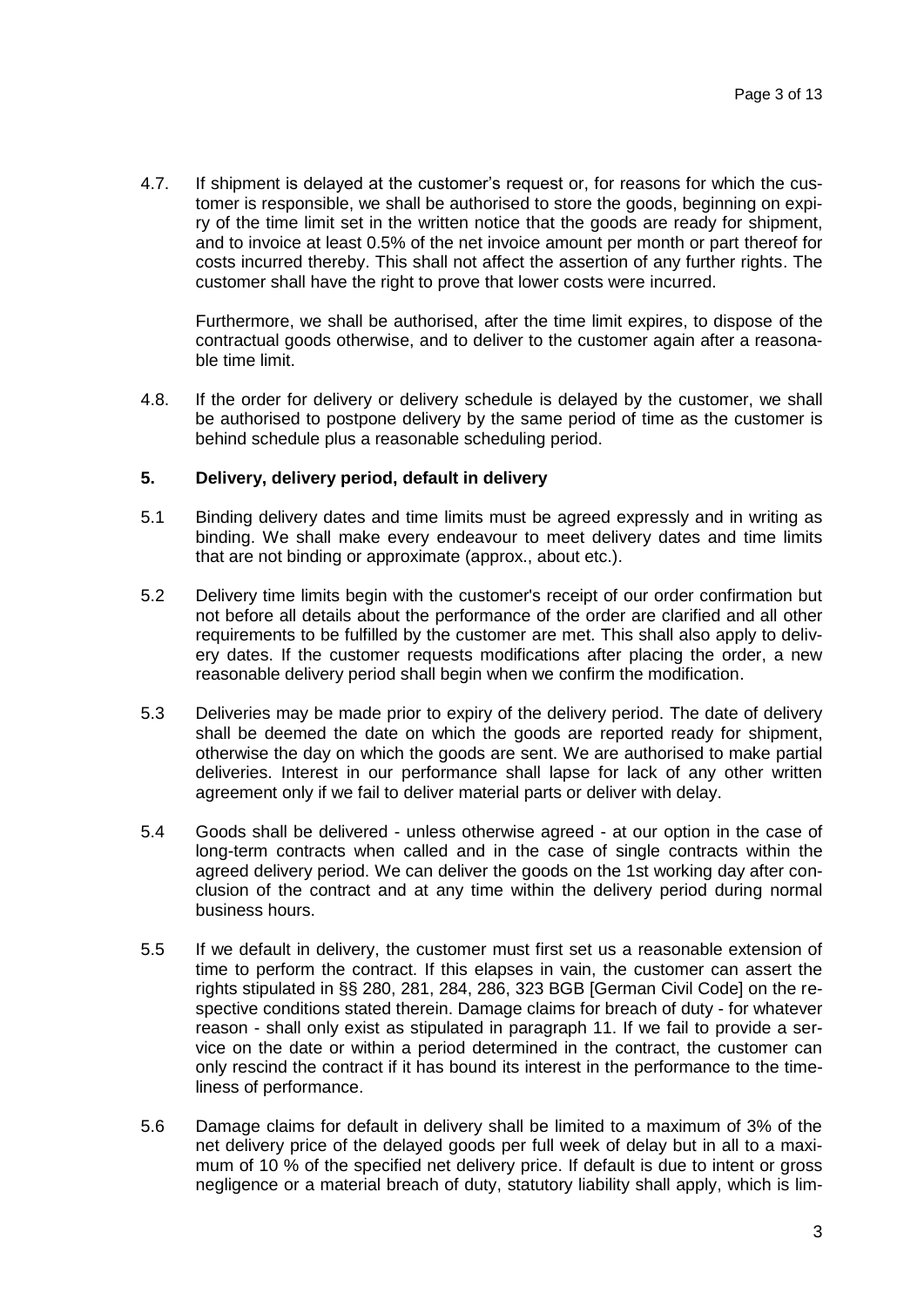ited, however, in the event of a negligent breach of duty only to the foreseeable damage in each case.

- 5.7 If the customer sets us a reasonable period of grace when default in delivery has occurred, the customer shall be authorised, after expiry of this period of grace without result, to rescind the contract. The customer shall only be entitled to damage claims for non-performance in the amount of the foreseeable damage, if the default was due to intent or gross negligence or a material breach of duty. Furthermore, liability for damages is limited to 50 % of the damage incurred.
- 5.8 The limitations of liability in para. 5.6 and 5.7 shall not apply if a commercial transaction was concluded for delivery by a fixed date. This shall also apply if the customer can assert that, due to the default for which we are responsible, the immediate assertion of its claim for damages is taken into account instead of performance.
- 5.9 We shall not be in default as long as the customer is in default in fulfilling its obligations towards us; this shall also include obligations under other contracts.
- 5.10 We shall not be obliged to deliver for as long as the means of transport to be provided by the customer is not available. However, we shall be authorised, where the shipping order or call order can be carried out, to arrange delivery with our own transport or hire transport. In this case too, the goods shall be transported at the customer's risk.

### **6. Reservation of own delivery/force majeure and other obstructions**

- 6.1 If, despite proper stocking, we do not receive a delivery or service from our subcontractors for reasons for which we are not responsible (in particular in the case of timely congruent cover purchase/cover order), or it is incorrect or not in due time, or cases of force majeure occur, we shall notify our customers in writing or text form in due time. In such case, we are authorised to postpone the delivery for the duration of the obstruction, or to withdraw in whole or in part from that part of the contract not yet fulfilled if we have met our foregoing duty to provide information and have not accepted the procurement risk. Cases of force majeure are strikes, lock-outs, official intervention, power shortages and shortages of raw materials, transport bottlenecks through no fault of our own, company obstructions not due to us e.g. fire, water and damage to machinery and any other obstructions that considered objectively were not caused by our negligence.
- 6.2 If a delivery date or delivery period is agreed with binding force and the agreed delivery date or the agreed delivery period is exceeded due to events in 6.1., the customer shall be authorised after an extension of time has elapsed in vain to rescind the contract due its still unfulfilled part, if the customer cannot be objectively expected to adhere to the contract. The customer has no further claims in this case.

# **7. Shipment and passing of risk, insurance, packaging**

7.1. Unless otherwise agreed in writing, we shall ship goods ex works uninsured at the customer's risk and expense.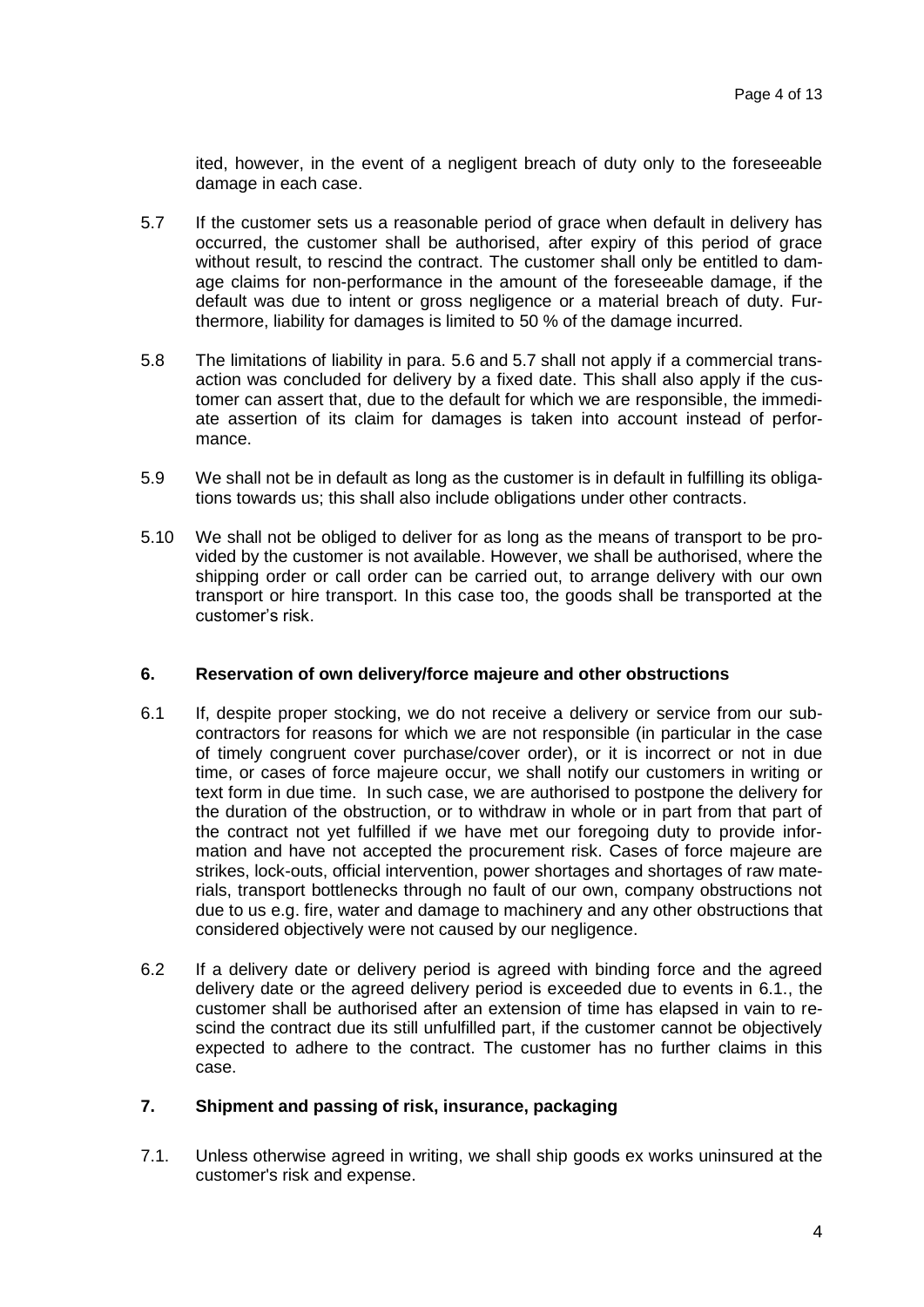- 7.2 Packaging costs are 1.5 % of the order value but at least  $\epsilon$  3.00 and at most  $\epsilon$ 90.00.
- 7.3. We reserve the right to choose the route and means of transport but shall endeavour to take the customer's wishes into account with respect to the route and type of shipment. Any additional expenses as a result - also where delivery freight paid is agreed - shall be borne by the customer. If shipment is delayed at the customer's request or through the customer's fault, we shall store the goods at the customer's expense and risk. In this case, notice that the goods are ready for shipment shall be deemed equivalent to shipment.
- 7.4 The risk of accidental loss or accidental deterioration shall pass to the customer when the goods to be delivered are handed over to the customer, forwarder, freight carrier or other firms entrusted with shipping the goods but at the latest when the goods leave our works, warehouse or branch.
- 7.5 If the delivery is delayed because we assert our right of retention due to the customer's default in payment in whole or in part or due to another reason for which the customer is responsible, the risk shall pass to the customer at the latest as of the date the goods are notified as ready for delivery.

## **8. Notice of defects, warranty, breach of duty**

8.1 The customer must give written notice of recognisable breach of duty due to poor performance (defects) immediately but at the latest 14 days after performance – also regarding a part of the performance usable by the customer. Written notice of defects must include a detailed description of the defect. A defect that fails to comply with requirements of time and form shall exclude any claim by the customer for breach of duty due to poor performance.

The transport operator must also be notified of any defects recognisable on delivery and recording of the defects by the transport operator must be arranged.

- 8.2 Notice of hidden defects must be given in writing immediately after they are recognised but at the latest within the limitation period specified in para. 8.9. Written notices of defects must here too include a detailed description of the defect. A defect that fails to comply with requirements of time and form shall exclude any claim by the customer for breach of duty due to poor performance. If defects of quantity and weight were already recognisable on delivery in accordance with the duty to examine, the customer must raise an objection to this defect with the transport operator on receipt of the goods and have the objection certified. A notice of defect that fails to comply with requirements of time shall also exclude any claim by the customer for breach of warranty.
- 8.3 When handling, processing, combining or mixing with other goods begins, the goods delivered shall be deemed approved by the customer according to the contract. This shall also apply if the goods are reshipped from their original destination.
- 8.4 Defective goods must be left in their delivery container so that the validity of the complaint can be properly checked unless we expressly waive this by written declaration - this can also be sent by telefax - and the customer ensures that the defective goods are kept separate.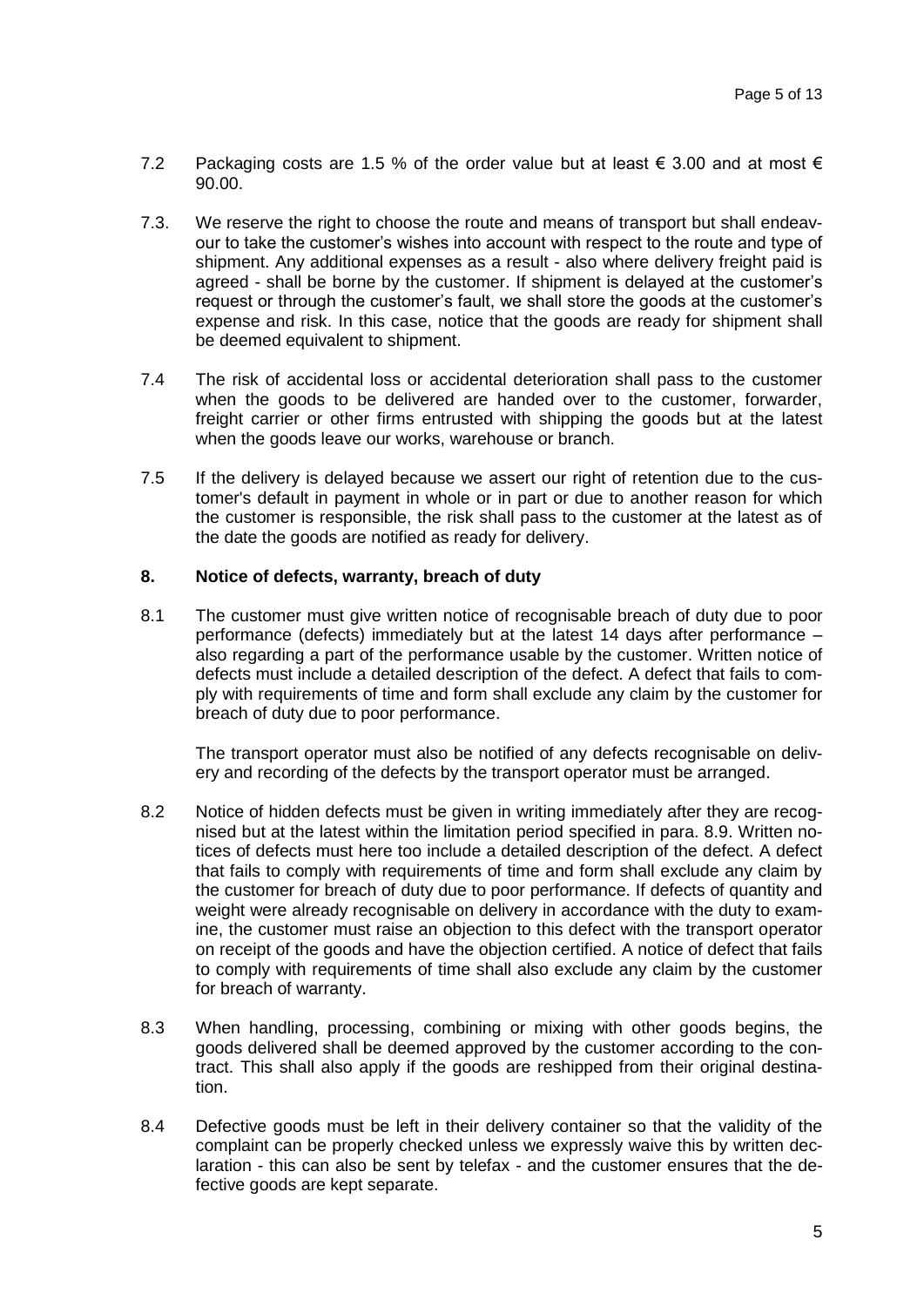- 8.5 The customer must give notice in writing of any other breach of duty, setting a reasonable time limit for remedy before the customer asserts any other rights.
- 8.6 If a defect exists, this will be eliminated at our option except in the case of recourse due to delivery acc. to §§ 478, 479 BGB - by rectification or replacement free of charge, whereby we are on principle entitled to two attempts. We shall eliminate any defects where the customer itself is responsible, and incorrect complaints by order and at the expense of the customer.
- 8.7 In the case of defects, the customer's payments may only be withheld to an extent which is proportionate to the material defects which have occurred. If the notice of material defect is incorrect, we shall be entitled to request compensation for the expenses we incurred as a result.
- 8.8 If the breach of duty does not by way of exception refer to our work performance, the contract cannot be rescinded if our breach of duty is immaterial. Except in the case of liability for defects, the contract also cannot be rescinded if we are not responsible for the breach of duty.
- 8.9 We shall provide a warranty for verifiable material, production or construction defects - unless otherwise expressly agreed, unless there is a case of malice or intent exists or damage claim for injury to life, limb and health is in question or a case of § 478 BGB (right of regress) exists - for a period of 24 months, calculated from the date statutory limitation begins.
- 8.10 The foregoing limitation period shall also apply to competing claims in tort and for any claims from consequential harm caused by the defect.
- 8.11 Further claims by the customer for or in connection with defects or consequential harm caused by the defect, for whatever reason, shall exist only subject to the provisions of paragraph 11 unless these are damage claims resulting from a warranted characteristic or warranty which is intended to cover the customer against the risk of consequential harm caused by the defect. In this case too, however, we shall be liable only for typical and predictable damage.
- 8.12 Our warranty and liability resulting therefrom shall be excluded if defects and damages connected therewith cannot be proven to be due to faulty material, faulty construction or defective design or faulty assembly instructions. Warranty and liability shall be excluded in particular for the consequences of incorrect use (especially where use is not state-of-the art and in disregard of the directions for use), where the customer makes modifications or carries out repair work incorrectly or there is wear and tear of the goods, excessive use or inappropriate equipment and the consequences of chemical or electrolytic influences that do not correspond with expected average standard influences. Claims based on defects do not exist in the case of a minor deviation from the agreed or customary condition or usefulness.

This shall not affect our liability under para. 11.

8.13 Claims by the customer for expenses required to remedy defects, especially transport, route, work and material costs, shall be excluded if expenses increase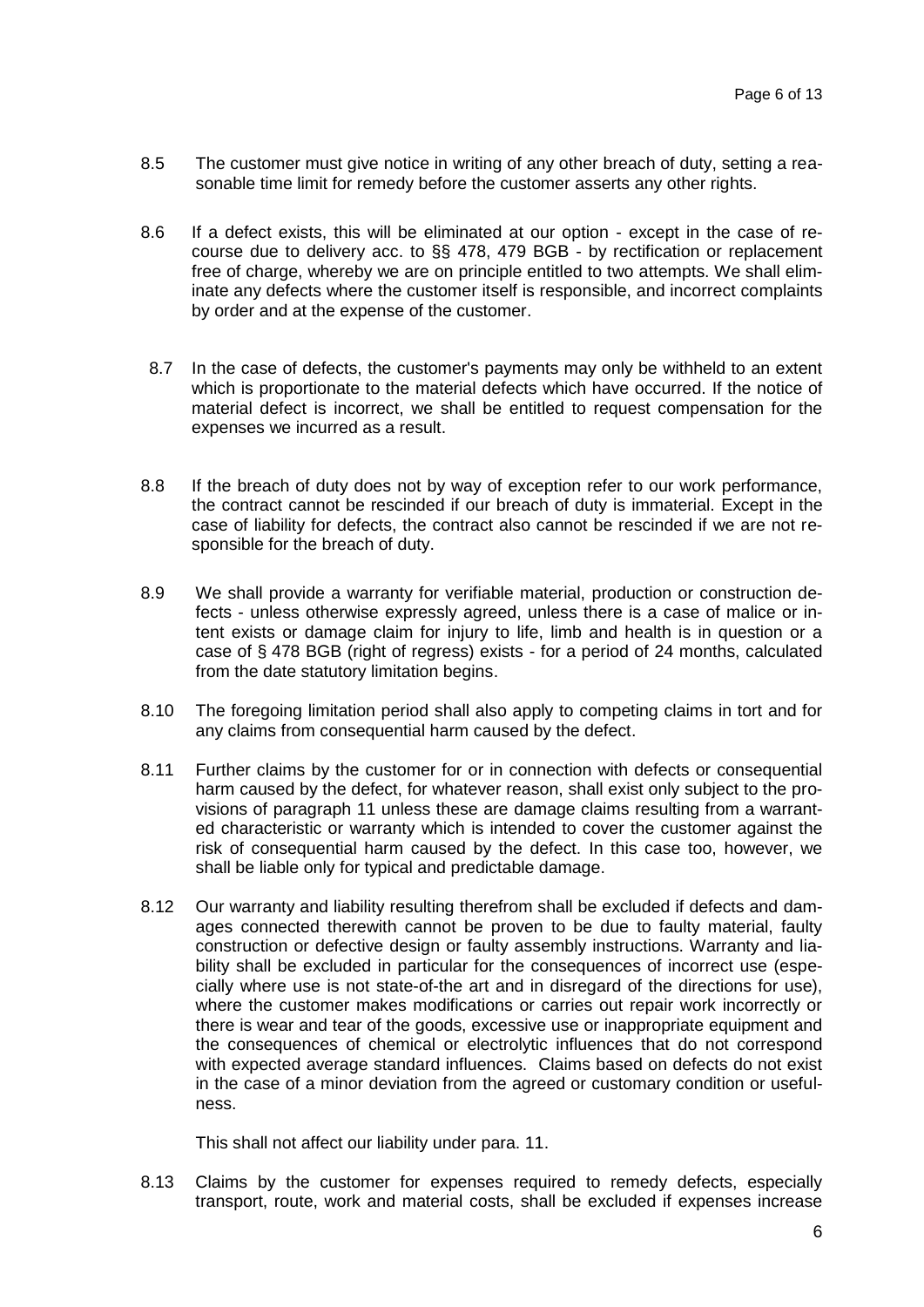because the delivery item is subsequently taken to a place other than the place of delivery, or to the customer's branch. This shall not apply in the case of recourse due to delivery according to §§ 478, 479 BGB.

Any right of recourse the customer may have against us when the goods are resold shall only exist if the customer has not reached any agreements with its buyer which exceed statutory claims based on defects.

8.14 Material defects and other breach of duty shall only be accepted when given in writing.

#### **9. Prices, payment terms, objection of uncertainty**

- 9.1 All prices are on principle quoted in euros and exclude packaging, freight and any surcharge for short quantities, ex delivery works or warehouse, plus value added tax at the legally valid rate to be borne by the customer.
- 9.2. Services that are not part of the scope of our quotation shall be charged, unless otherwise agreed, on the basis of our respectively valid general price lists.
- 9.3 We are authorised to increase prices unilaterally and reasonably (§ 315 BGB) where material procurement costs or productions costs, taxes, wage and ancillary wage costs as well as energy costs and costs due to environmental charges are increased, if more than two months elapses between conclusion of the contract and delivery. An increase for the above purpose shall be excluded if the cost increase for the factors mentioned is cancelled out by a cost reduction for other factors mentioned with respect to the total cost charged for the delivery.
- 9.4 If, according to the contract, we bear the freight charges by way of exception, the customer shall bear any additional costs arising from increases in freight rates after the contract was concluded.
- 9.5 Our invoices are payable within 10 days of the invoice date with a deduction of 2% cash discount or within 30 days of the invoice date (without cash discount deduction). We are however entitled to request payment against delivery of the goods. Cash discount is calculated from the net amount and shall only be admissible if the customer has met all liabilities older than 30 days arising from the business relationship with us.
- 9.6. We are entitled, despite the customer's other terms, to offset payments against the customer's earlier debts. We shall inform the customer on how they are offset. If costs and interest have already been incurred, we shall be authorised to offset payment first against costs, then interest and finally against the principal payment.
- 9.7 The customer shall default in payment, even without a reminder, within 31 days of delivery where we have an obligation to deliver or within 31 days after we have issued a notice that the goods are ready for delivery in the case of delivery ex works. If a binding payment date was agreed, the customer shall be in default if it fails to meet the payment date.
- 9.8 Once in default, maturity interest of 8 % above the respective base rate shall be calculated. This interest shall be lowered if the customer proves that charges are lower; we are permitted to prove that damage is higher.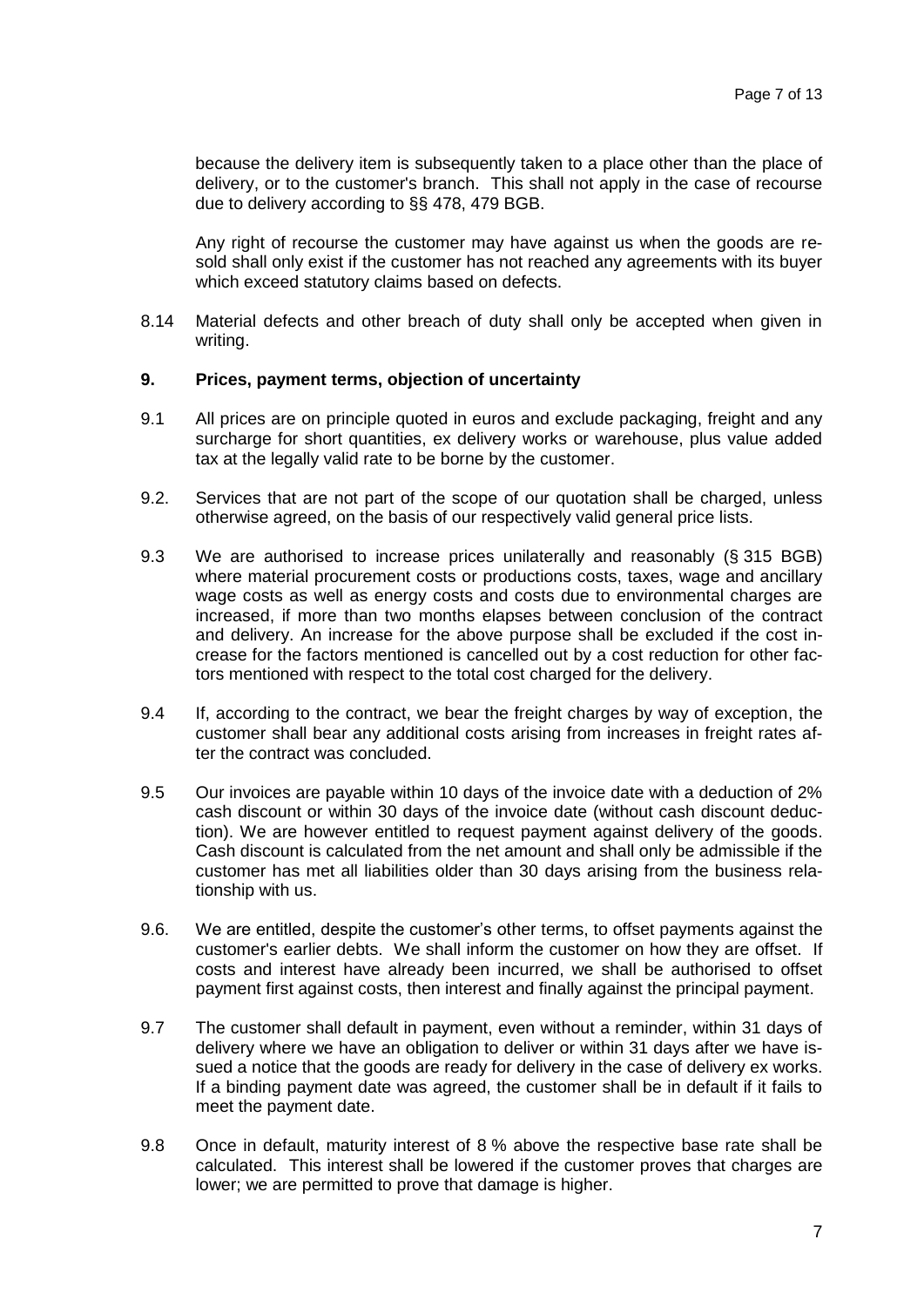- 9.9. Furthermore, if the customer is in default, we shall be entitled to retain deliveries or services based on all contracts with the customer until the customer meets all obligations in full. The customer can avoid this right of retention by providing a directly enforceable guarantee from a major German bank unlimited in time or from a public-sector financial institution linked to a deposit insurance fund for the amount of all our due claims.
- 9.10 The date payment is received by us or credited to our account shall be deemed the payment date. We reserve the right to assert damage in excess of this. Furthermore, default in the fulfilment of one claim shall cause all our other claims from the business relationship to become due immediately.
- 9.11. If payment terms are not met or circumstances known or recognisable that in our proper commercial judgement give rise to justified doubt about the customer's creditworthiness, and also including such facts that existed when the contract was concluded but which were unknown to us but should have been known to us, we shall be authorised, notwithstanding further statutory rights in such cases, to cease further work on current orders or delivery and to request advance payments or the provision of objectively appropriate securities for deliveries still outstanding and after expiry of a reasonable extension of time to provide such securities in vain - to rescind the contract - irrespective of other statutory rights. The customer shall be obliged to reimburse us for all damages incurred by the non-performance of the contract.
- 9.12. If payments are allowed to be deferred and then paid at a later date than agreed, interest of 8% above the base rate applied when the deferment agreement was concluded shall be owed for the period of deferment without requiring a notice of default.
- 9.13. The customer shall only have a right of retention or right of set off regarding those counter-claims that are not disputed or have become res judicata unless the counter-claim relates to a breach of material contractual obligations by us. A "material" contractual obligation within the meaning of these General Terms and Conditions is always given when we intentionally fail to perform such duties – the due performance of which the ordering party relies on and should rely on – because they determine the contract. The customer can only exercise a right of retention if its counter-claim relates to the same contractual relationship.
- 9.14 Our price lists and other general prices are without obligation.
- 9.15 We make a minimum order surcharge of  $\epsilon$  15.00 net per order for small orders below € 50.00 (net excl. VAT).

## **10. Retention of title**

10.1 We retain title to all equipment and goods we deliver (hereinafter referred to as a whole as "goods subject to retention of title") until all claims under the business relationship with the customer, including claims arising in the future from contracts concluded at a later date, are paid. This shall also apply to any balance in our favour when any or all claims by us are incorporated in a current invoice (current account) and the balance has been struck.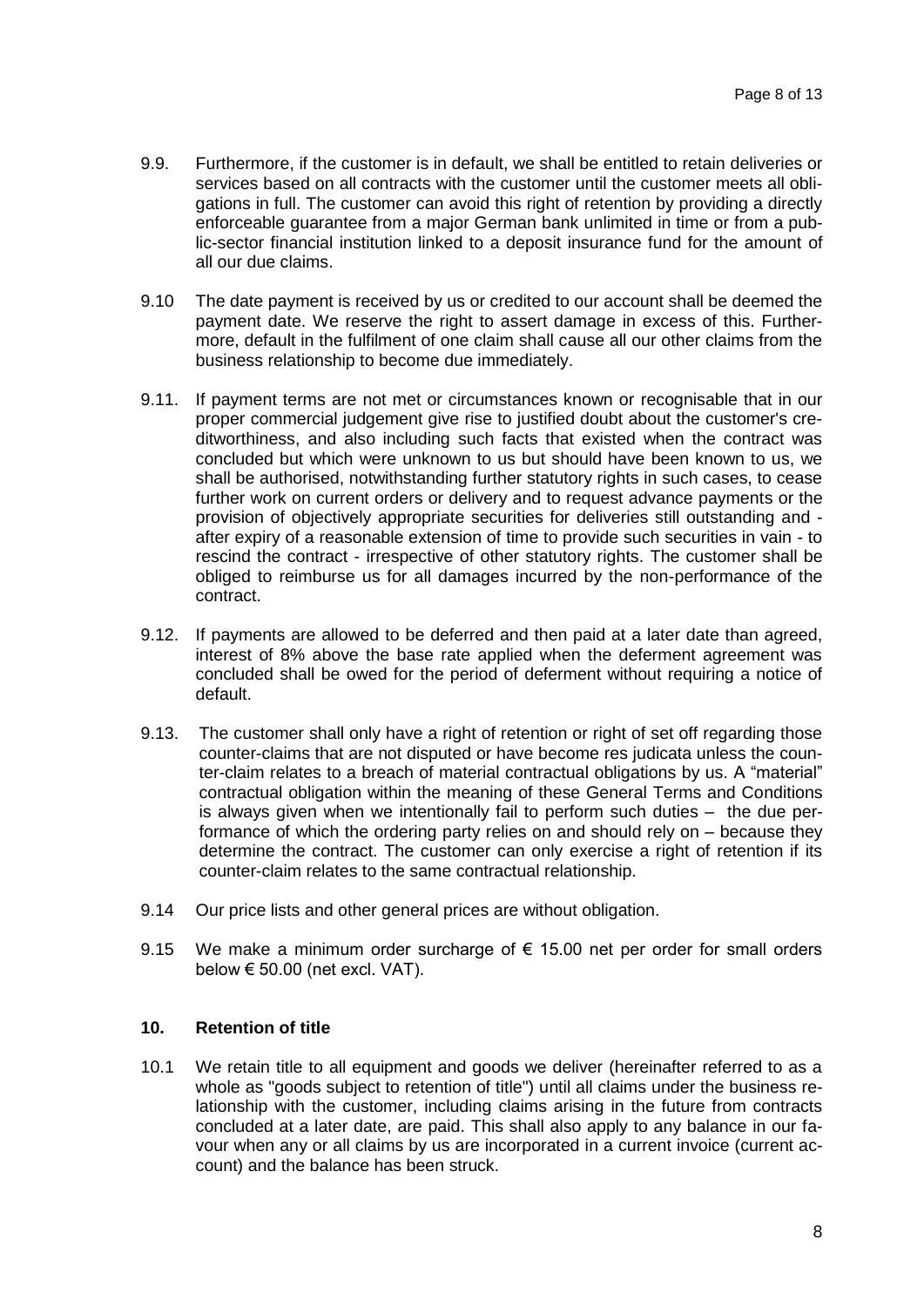- 10.2 The customer must insure the goods subject to retention of title adequately, in particular against fire and theft. Claims against the insurance arising from a case of damage relating to the goods subject to retention of title are herewith assigned to us in the value of the goods subject to retention of title.
- 10.3 The customer is authorised to resell the delivered goods in the normal course of business. The customer is not permitted to make other disposals, especially pledging or granting of equitable lien. If the goods subject to retention of title are not paid for immediately by third party buyers when resold, the customer shall be obliged to resell under retention of title. Authorisation to resell the goods subject to retention of title shall not apply a priori if the customer suspends payment or defaults in payment to us. This shall also apply if the customer is bound by a group of companies and/or if one of the circumstances stated in the above sentence occurs at the parent or ultimate holding company.
- 10.4 The customer herewith assigns to us all claims including securities and ancillary rights that accrue with or in connection with the resale of goods subject to retention of title against the end user or third parties. The customer may not reach an agreement with its buyers that excludes or impairs our rights in any way or nullifies the claim's assignment in advance. When the goods subject to retention of title are sold with other items, the claim against third party buyers amounting to the purchase price agreed between us and the customer shall be deemed assigned unless the amounts applicable to the individual goods can be determined from the invoice.
- 10.5 The customer shall be entitled to collect a claim assigned to us until revoked by us, this revocation being admissible at any time. At our request, the customer is obliged to forward information and documents required to collect assigned claims, and unless we do so ourselves, notify its buyers immediately of the assignment.
- 10.6 If the customer incorporates claims from the resale of goods subject to retention of title in a current account relationship with its buyers, the customer shall herewith assign to us any recognised closing balance in its favour in the amount which corresponds to the total amount of the claim from the resale of our goods subject to retention of title, such claim being transferred to the current account.
- 10.7 The customer must notify us immediately if the customer has already assigned claims from the resale of goods delivered or to be delivered by us to third parties, especially due to real or unreal factoring, or made other agreements which can impair our current or future security interests according to paragraph 10. In the case of unreal factoring, we are authorised to rescind the contract and request the goods already delivered to be handed over; this shall also apply to real factoring if, according to the contract with the factor, the customer is not free to dispose of the purchase price of the claim.
- 10.8. In the event of conduct in breach of the contract, especially in the case of default in payment, we shall be authorised - without first having to rescind the contract - to take back all goods subject to retention of title; the customer shall be obliged in this case to hand over the goods subject to retention of title immediately unless it is responsible for an insignificant breach of duty only. We may at any time during normal business hours enter the customer's business premises to determine the stock of the goods we delivered. Taking back the goods subject to retention of title shall only involve rescinding the contract if we expressly state this in writing or this is expressly prescribed by obligatory statutory provisions. The customer must noti-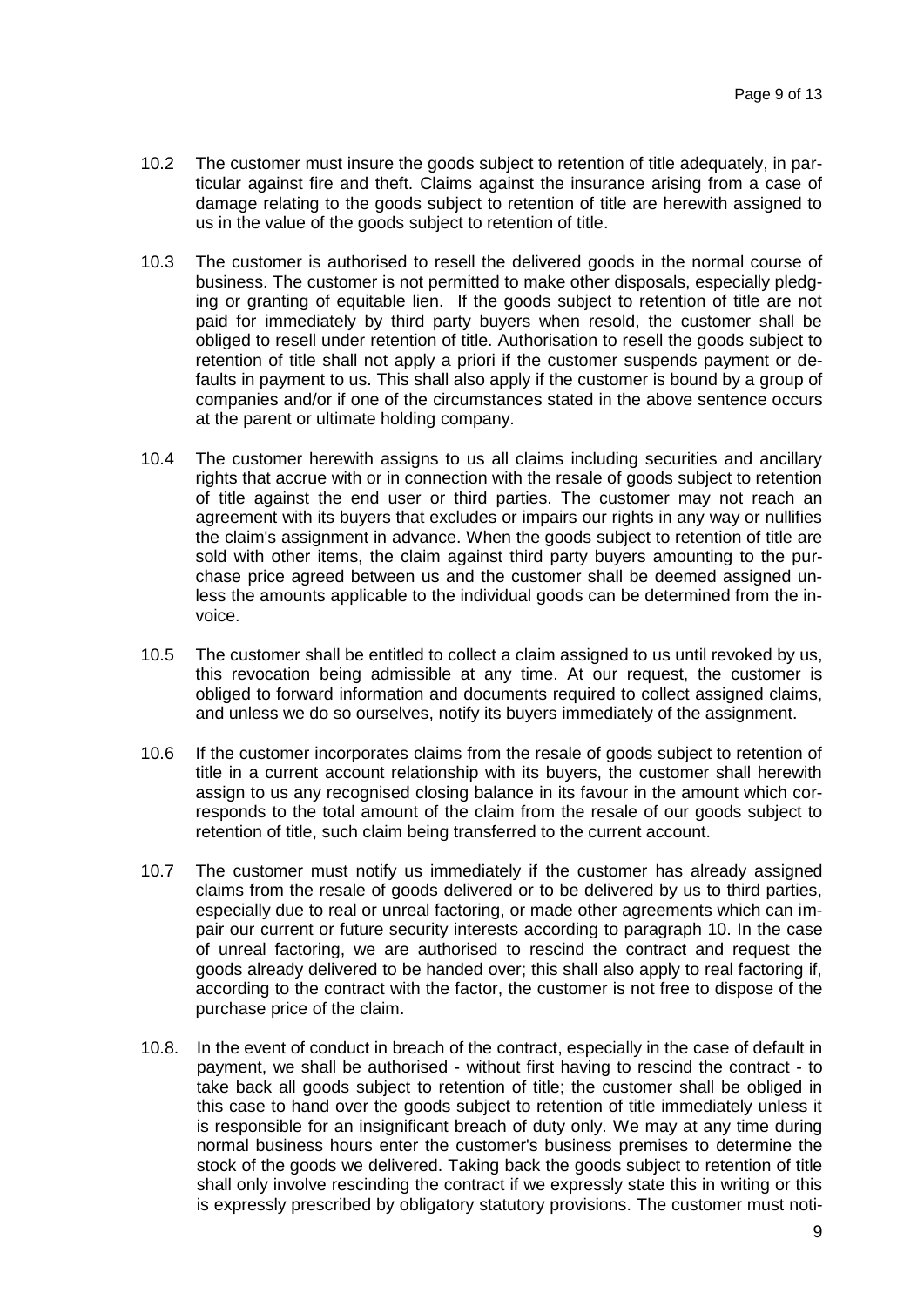fy us immediately in writing of any third-party access to goods subject to retention of title or any claim assigned to us.

- 10.9 If the value of securities existing for us according to the foregoing provisions exceeds the secured claims as a whole by more than 10 %, we shall be obliged at the customer's request to release securities at our option.
- 10.10. We handle and process the goods subject to retention of title as manufacturers within the meaning of § 950 BGB without any obligation. If the goods subject to retention of title are processed or connected inseparably with other items that do not belong to us, we shall acquire co-ownership in the new article in the ratio of the invoice value for our goods to the invoice values for the other processed or connected items. If our goods are connected with other movable items into a uniform article that is deemed the principal article, the customer shall herewith already assign co-ownership thereof to us in the same ratio. The customer shall maintain ownership or co-ownership free of charge on our behalf. Rights of co-ownership accordingly arising shall be deemed goods subject to retention of title. The customer shall be obliged at any time at our request to provide us with the information required to follow-up our ownership or co-ownership rights.

# **11. Exclusion and limitation of liability**

11.1 We shall not be liable - save as provided in the terms set forth below - for claims by the customer for damages, for whatever legal reason. We are not liable in particular for breach of duty from obligation and tort.

This exclusion of liability shall not apply in the case of obligatory liability. In particular we are liable

- for intentional or grossly negligent breach of duty and intentional or grossly negligent breach of duty by legal representatives or vicarious agents;
- for material breach of contractual obligations and in the event of justified impossibility and material breach of duty
- if, in the event of breach of other obligations within the meaning of  $\S$  241 para. 2 BGB, it is no longer reasonable for the customer to expect us to perform;
- in the event of injury to life, limb and health also by legal representatives or vicarious agents;
- where we have assumed a warranty for the workmanship of our goods or the existence of successful performance, or a procurement risk;
- for claims under the Produkthaftungsgesetz [German Product Liability Act].

"Material contractual obligations" are obligations that protect the legal positions of the customer which are material to the contract and which have to be granted to the customer under the contract in terms of subject matter and purpose; material contractual obligations are also obligations whose fulfilment makes the performance of the contract possible in the first place, where the customer regularly relies on and should rely on compliance with such obligations.

11.2 In other cases, we shall be liable for all damage claims asserted against us or refunds under this contractual relationship for culpable breach of duty, for whatever legal reason, but not in the case of minor negligence.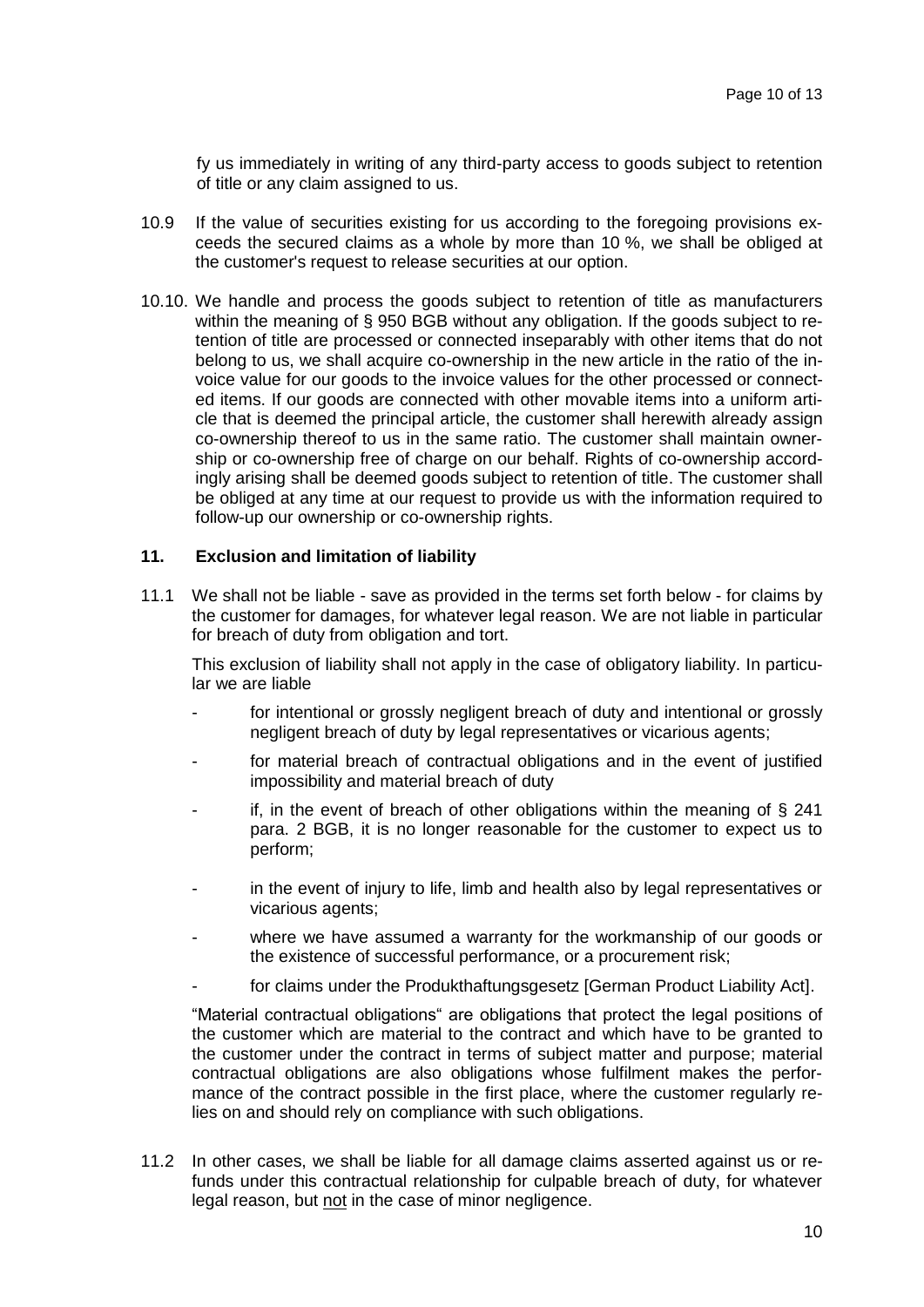- 11.3 In the event of liability under para. 11.2. above and liability without negligence, especially given initial impossibility and defects of title, we shall be liable only for typical and foreseen damage.
- 11.4 Liability from the assumption of a procurement risk shall only apply to us if we have expressly assumed the procurement risk by virtue of a written agreement.
- 11.5 Liability for indirect damages and consequential harm caused by a defect shall be excluded unless we have infringed a material contractual obligation or we, our managers or vicarious agents are reproached for intentional or grossly negligent breach of duty. "Material contractual obligations" are obligations that protect the legal positions of the customer which are material to the contract and which have to be granted to the customer under the contract in terms of subject matter and purpose; material contractual obligations are also obligations whose fulfilment makes the performance of the contract possible in the first place, where the customer regularly relies on and should rely on the compliance with such obligations.
- 11.6 Our liability, save for intent, malice and injury to life, limb and health and any other differing indemnity limits prescribed by law, is limited in amount altogether to the scope of cover provided by our employers' liability insurance.

At the customer's request, we shall provide at any time to the customer a copy of our relevant insurance policy free of charge.

We undertake, in the event of the insurer being released from the obligation to perform (e.g. by our breach of warranty, yearly limit etc.) to be answerable to the customer with our own services except however in the case of a negligent act, malice and injury to life, limb and health, and differing indemnity limits prescribed by law only up to a maximum amount of  $\epsilon$  200,000.00 (in words: two hundred thousand euros) for each claim.

Any further liability shall be excluded.

- 11.7 Exclusion resp. limitation of liability according to the foregoing para. 11.2. to 11.6. shall apply to the same extent for the benefit of executive and non-executive employees and other vicarious agents as well as our sub-contractors.
- 11.8. Claims by the customer for damage from the contractual relationship may only be asserted within a preclusion period of 24 months as of commencement of the statutory limitation period. This shall not apply if we are culpable of malice or gross negligence.
- 11.9. There is no connection between the reversal of the burden of proof and the foregoing stipulations.

### **12. Place of performance, legal venue, applicable law**

12.1 Place of performance for all contractual obligations is the company's registered office.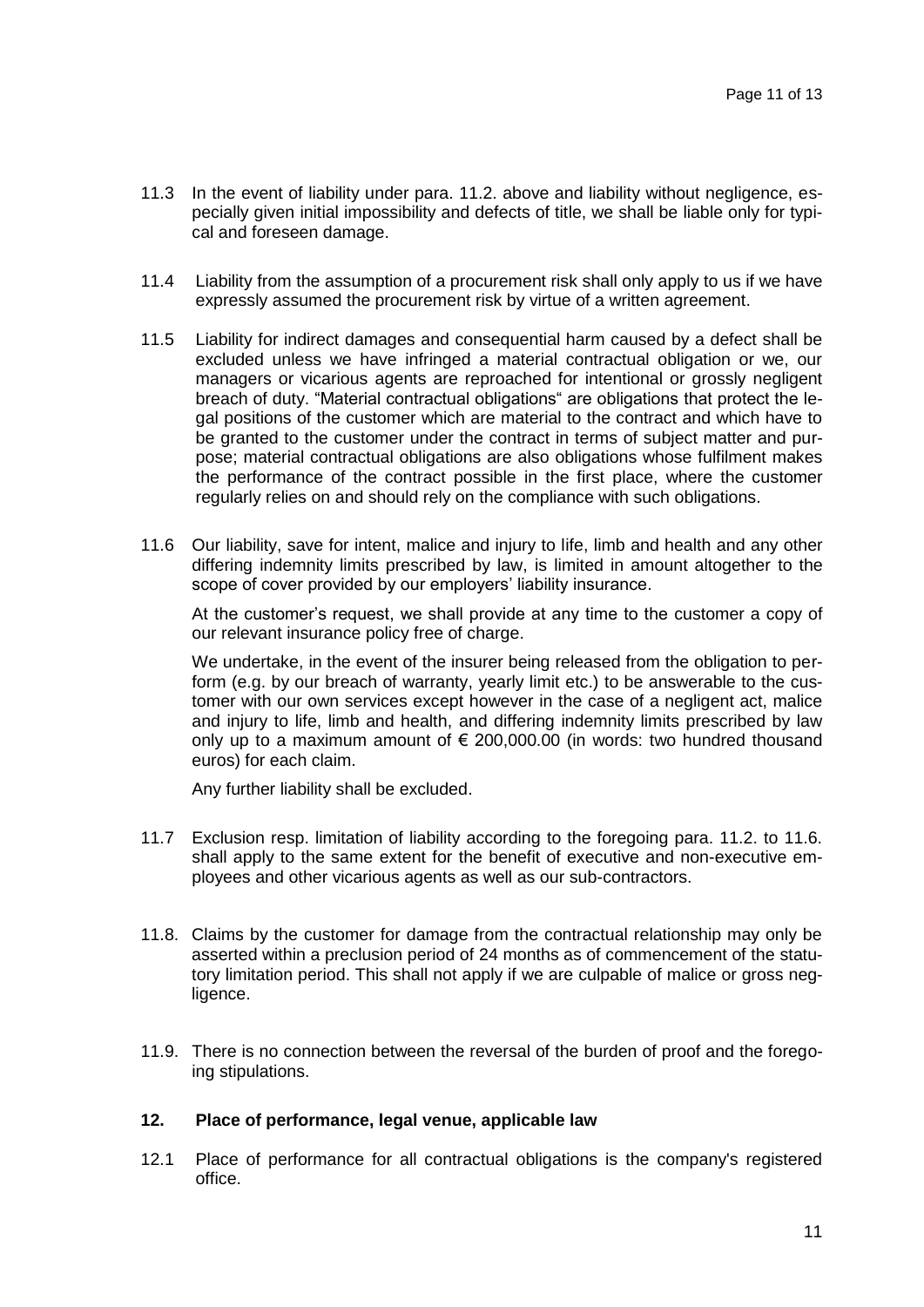- 12.2 Sole legal venue for any disputes is as far as legally admissible the court responsible for our company's registered office.
- 12.3 The Law of the Federal Republic of Germany shall exclusively apply to all legal relations between the customer and ourselves. The UN Sales Convention (CISG) is expressly excluded. The above stipulations shall also apply if the customer is a foreigner or its registered office is located abroad.

# **13. Institution of insolvency, suspension of payments**

- 13.1 An application to institute insolvency or composition proceedings by the customer or the customer's suspension of payments due to rights of retention or other rights shall entitle us to rescind the contract at any time or make delivery of the goods dependent on the prior fulfilment of the payment obligation. If the goods were already delivered, the purchase price shall be due immediately in such cases. We shall also be entitled to reclaim the goods in the above-mentioned cases and to retain them until the purchase price is paid in full.
- 13.2 The regulations of para. 13.1 shall also apply if we have accepted cheques by way of payment and the drawee or issuer has applied for the institution of insolvency or composition proceedings or has suspended its payments.
- 13.3 If the customer ceases to make payments, or files an insolvency petition, the customer shall no longer be authorised to sell, process, combine or mix goods subject to retention of title (see para. 10.1). In such case, the customer must immediately store the goods subject to retention of title separately, and amounts to which we are entitled from assigned claims for goods delivered and which the customer receives must be held in trust for us.

### **14. Property rights**

- 14.1 Unless otherwise agreed, we shall be obliged only to deliver goods in the Federal Republic of Germany that are exempt from third-party industrial property rights and copyrights. If a third party raises justified claims on account of infringement of property rights by products delivered by us to a customer, we shall be liable to the customer within the time limit specified in para. 8.9 as follows:
	- a. We shall first at our option obtain a right of use at our expense for the deliveries in question or modify the products so that the property right is not infringed, or exchange the products. If we cannot do so on reasonable conditions, the customer shall be entitled to its legal rights which shall, however, comply with these General Terms and Conditions.
	- b. The customer shall only be entitled to rights if it gives us written notification immediately about the claims asserted by a third party, does not admit any infringement and all defensive measures and settlement negotiations to avert the claims are left to us. If the customer stops using the products for reasons of loss minimisation or other good cause, the customer shall be obliged to advise the third party that cessation of use is not deemed to be an acknowledgement of a property right infringement. If an appeal is filed by third parties against the customer resulting from the use of products we supply for infringement of property rights, the customer undertakes to notify us immediately and gives us the opportunity to participate in any legal dispute. The customer must support us in every way in conducting such a le-